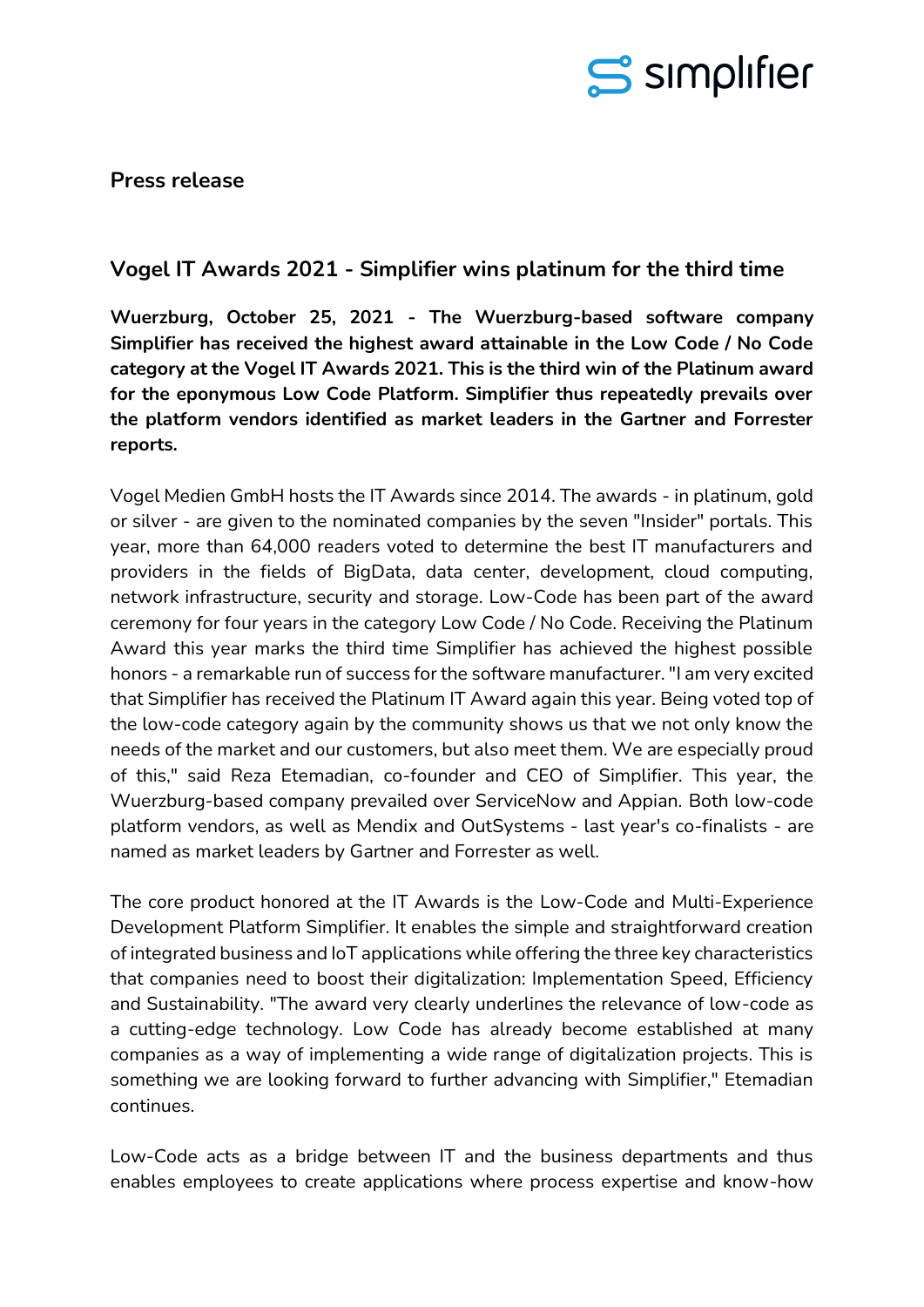

can be found - in their own departments. Accordingly so-called citizen developers can create applications independently or adapt existing apps, even without in-depth programming and development skills. Applications no longer must be built by the IT or development department. The company's own professional developers still take responsibility of development-critical issues such as app and user management, integration of existing systems, or even the deployment processes between the various instances. The combination of different capabilities is precisely what makes low-code platforms both efficient and valuable.

As a purely web-based low-code solution, Simplifier does not require any installed software for the creation of applications. All the user needs are a computer with Internet access and a browser - and they are ready to build apps. This unique selling point allows applications to be built in the clearest and uncomplicated way possible. Simplifier thus provides companies and users with a tool that covers the entire application lifecycle, from creation and integration to management and deployment, as well as automated testing, maintenance and optimization - everything within a single platform. Recently, in September, the software company released Simplifier 6.5, the latest version of its low-code platform which allows application creation in both SAP and non-SAP environments to be accomplished even more easily. Offering numerous redesigned and new features, the platform optimizes user experience, enables even more intuitive operation, and ensures maximum time savings and efficiency when building applications to digitize business processes.

At Simplifier, the entire team works hard to consistently evolve the eponymous platform and its solution offering, providing the foundation for the company's value proposition and, ultimately, its users' success. "We owe the renewed Platinum award to our customers, partners and the entire community, but especially to our dedicated team. Our employees embody our vision and ensure that Simplifier, our low-code platform, is used to the fullest by our customers and partners to achieve successful digitization," emphasizes Etemadian.

## **###**

## **About Simplifier AG**

The Wuerzburg-based software manufacturer and provider of the Low-Code platform Simplifier enables companies to sustainably digitize their business processes. Its core competence is the configurative creation (Low-Code) of integrated enterprise applications based on modern and innovative (web)

technologies. This enables customers and partners to sustainably create integrated business and IoT applications to implement digitization strategies more efficiently.